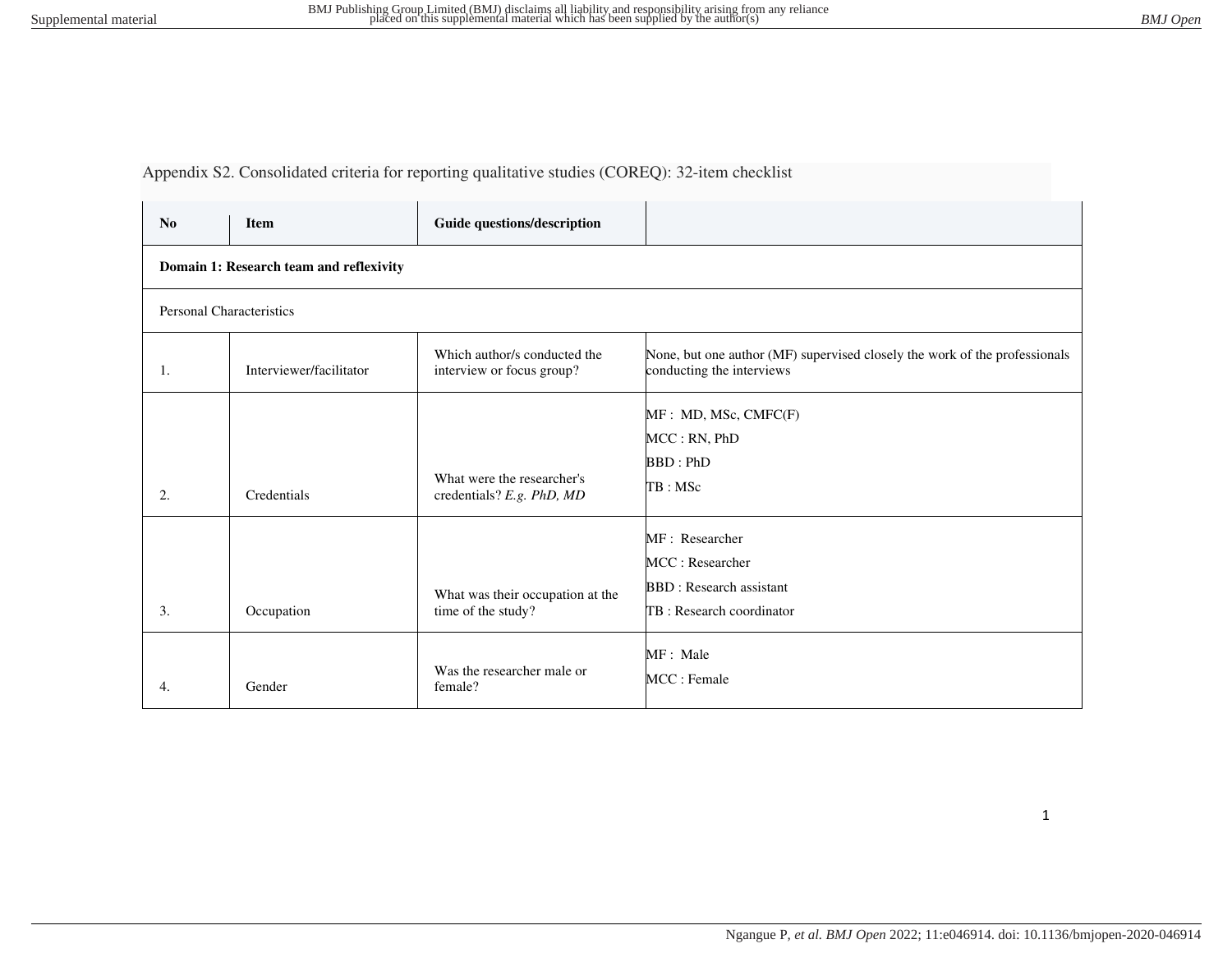| $\mathbf{N}\mathbf{0}$ | <b>Item</b>                                 | Guide questions/description                                                                                                                           |                                                                                                                                                                                                                                                                                            |  |
|------------------------|---------------------------------------------|-------------------------------------------------------------------------------------------------------------------------------------------------------|--------------------------------------------------------------------------------------------------------------------------------------------------------------------------------------------------------------------------------------------------------------------------------------------|--|
| 5.                     | Experience and training                     | What experience or training did<br>the researcher have?                                                                                               | MF : Family physician, MSC, senior researcher<br>MCC: Registered nurse, PhD and senior researcher                                                                                                                                                                                          |  |
|                        | Relationship with participants              |                                                                                                                                                       |                                                                                                                                                                                                                                                                                            |  |
| 6.                     | Relationship established                    | Was a relationship established<br>prior to study commencement?                                                                                        | N <sub>0</sub>                                                                                                                                                                                                                                                                             |  |
| 7.                     | Participant knowledge of<br>the interviewer | What did the participants know<br>about the researcher? e.g.<br>personal goals, reasons for doing<br>the research                                     | The study was presented to all participants before enrollment. All<br>participants signed a consent form.<br>The goal of the interview was explained to all participants before the<br>interviews (page 5).                                                                                |  |
| 8.                     | Interviewer characteristics                 | What characteristics were<br>reported about the<br>interviewer/facilitator? e.g. Bias,<br>assumptions, reasons and<br>interests in the research topic | Interviews were conducted by a research coordinator (TB), a PhD student<br>(MS), a research assistant (BBD) trained in conducting qualitative<br>interviews, and two senior researchers (MCC, MF). All of them worked<br>with the research team since the beginning of the study. (page 5) |  |
| Domain 2: study design |                                             |                                                                                                                                                       |                                                                                                                                                                                                                                                                                            |  |
| Theoretical framework  |                                             |                                                                                                                                                       |                                                                                                                                                                                                                                                                                            |  |
| 9.                     | Methodological orientation<br>and Theory    | What methodological orientation<br>was stated to underpin the<br>study? e.g. grounded theory,                                                         | Descriptive qualitative approach (close to Content analysis) embedded in a<br>randomized trial (page 4)                                                                                                                                                                                    |  |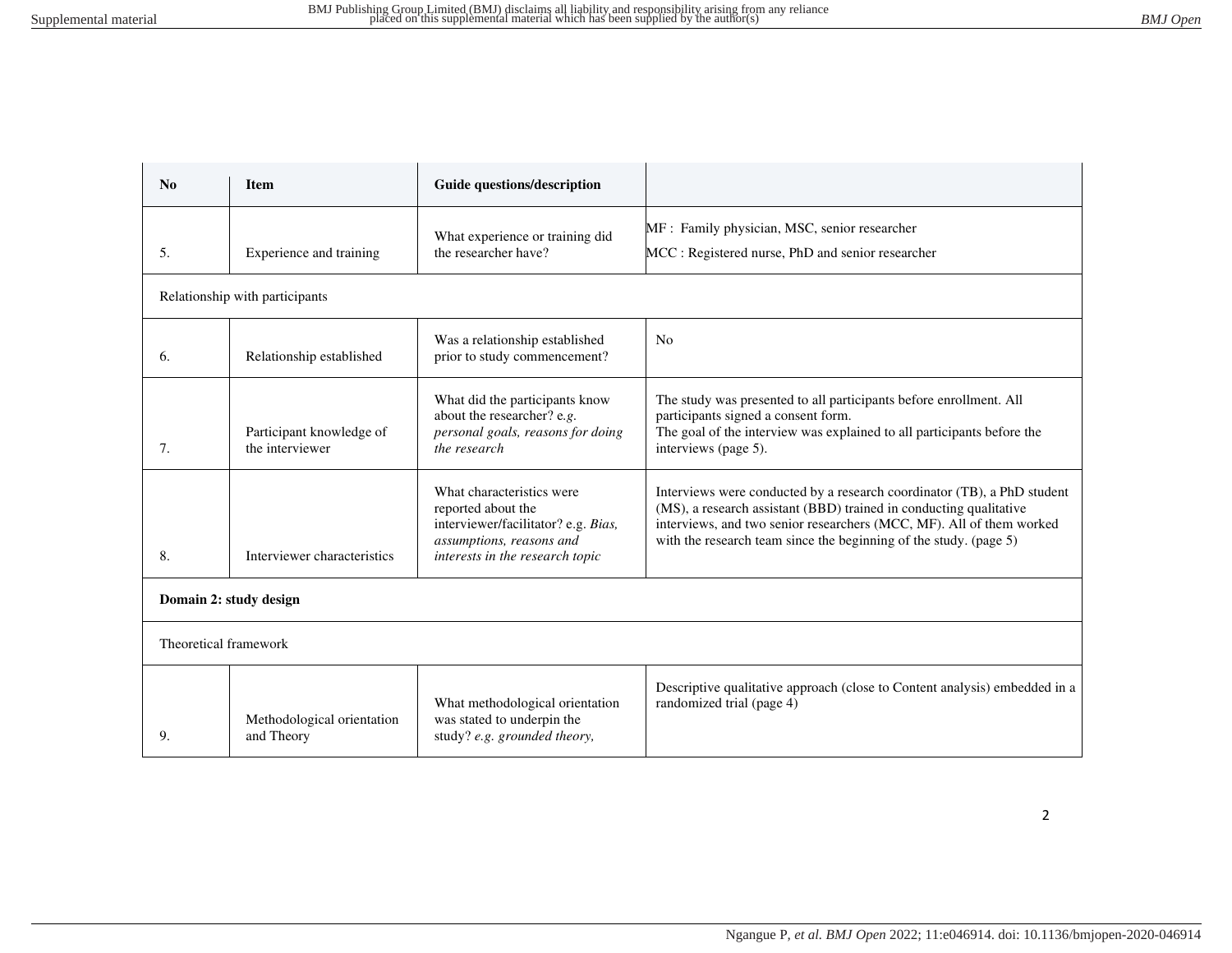| N <sub>0</sub>        | <b>Item</b>                | Guide questions/description                                                                 |                                                                                                                    |  |
|-----------------------|----------------------------|---------------------------------------------------------------------------------------------|--------------------------------------------------------------------------------------------------------------------|--|
|                       |                            | discourse analysis, ethnography,<br>phenomenology, content analysis                         |                                                                                                                    |  |
| Participant selection |                            |                                                                                             |                                                                                                                    |  |
| 10.                   | Sampling                   | How were participants<br>selected? e.g. purposive,<br>convenience, consecutive,<br>snowball | Maximum variability was targeted based on age, gender, socio-economic<br>status, practices (page 4).               |  |
| 11.                   | Method of approach         | How were participants<br>approached? e.g. face-to-face,<br>telephone, mail, email           | The managers and healthcare professionals were contacted by phone at<br>their working place (page 4).              |  |
| 12.                   | Sample size                | How many participants were in<br>the study?                                                 | 29 accepted to participate (page 5).<br>10 managers including two family physicians<br>19 healthcare professionals |  |
| 13.                   | Non-participation          | How many people refused to<br>participate or dropped out?<br>Reasons?                       | All (29) participants contacted accepted to participate (page 6).<br>No participant dropped out                    |  |
| Setting               |                            |                                                                                             |                                                                                                                    |  |
| 14.                   | Setting of data collection | Where was the data collected? e.g.<br>home, clinic, workplace                               | Primary health care practices (page 4)                                                                             |  |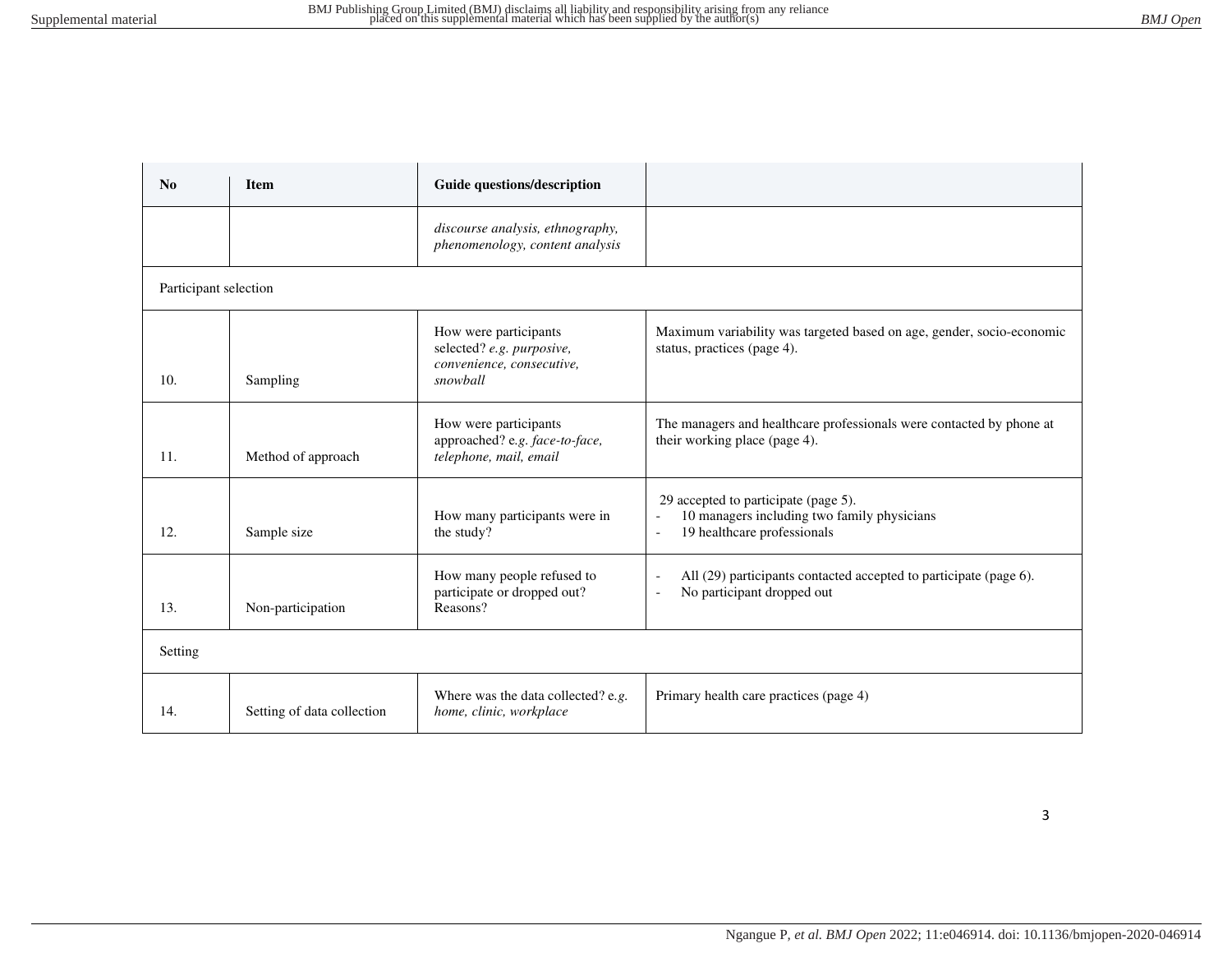| $\mathbf{N}\mathbf{0}$ | <b>Item</b>                      | Guide questions/description                                                             |                                                                                                                                                                                                                                                                                                |
|------------------------|----------------------------------|-----------------------------------------------------------------------------------------|------------------------------------------------------------------------------------------------------------------------------------------------------------------------------------------------------------------------------------------------------------------------------------------------|
| 15.                    | Presence of non-<br>participants | Was anyone else present besides<br>the participants and researchers?                    | No                                                                                                                                                                                                                                                                                             |
| 16.                    | Description of sample            | What are the important<br>characteristics of the sample? e.g.<br>demographic data, date | Managers including family physicians and healthcare professionals, nurses,<br>kinesiologists, nutritionists and a respiratory therapist actively participated<br>in the program or its implementation (page 4).                                                                                |
| Data collection        |                                  |                                                                                         |                                                                                                                                                                                                                                                                                                |
| 17.                    | Interview guide                  | Were questions, prompts, guides<br>provided by the authors? Was it<br>pilot tested?     | The interview guides included open questions relating the perceived factors<br>influencing the implementation of intervention developed by the research<br>team based on theoretical framework. Interviews were in French. It was<br>pretested and adjusted accordingly (page 4, Appendix S3). |
| 18.                    | Repeat interviews                | Were repeat interviews carried<br>out? If yes, how many?                                | Not with this design                                                                                                                                                                                                                                                                           |
| 19.                    | Audio/visual recording           | Did the research use audio or<br>visual recording to collect the<br>data?               | All interviews were audio-recorded (page 5)                                                                                                                                                                                                                                                    |
| 20.                    | Field notes                      | Were field notes made during<br>and/or after the interview or focus<br>group?           | The interviewers took notes during and after the interviews (page 6).                                                                                                                                                                                                                          |
| 21.                    | Duration                         | What was the duration of the<br>interviews or focus group?                              | Average 47 minutes (page5)                                                                                                                                                                                                                                                                     |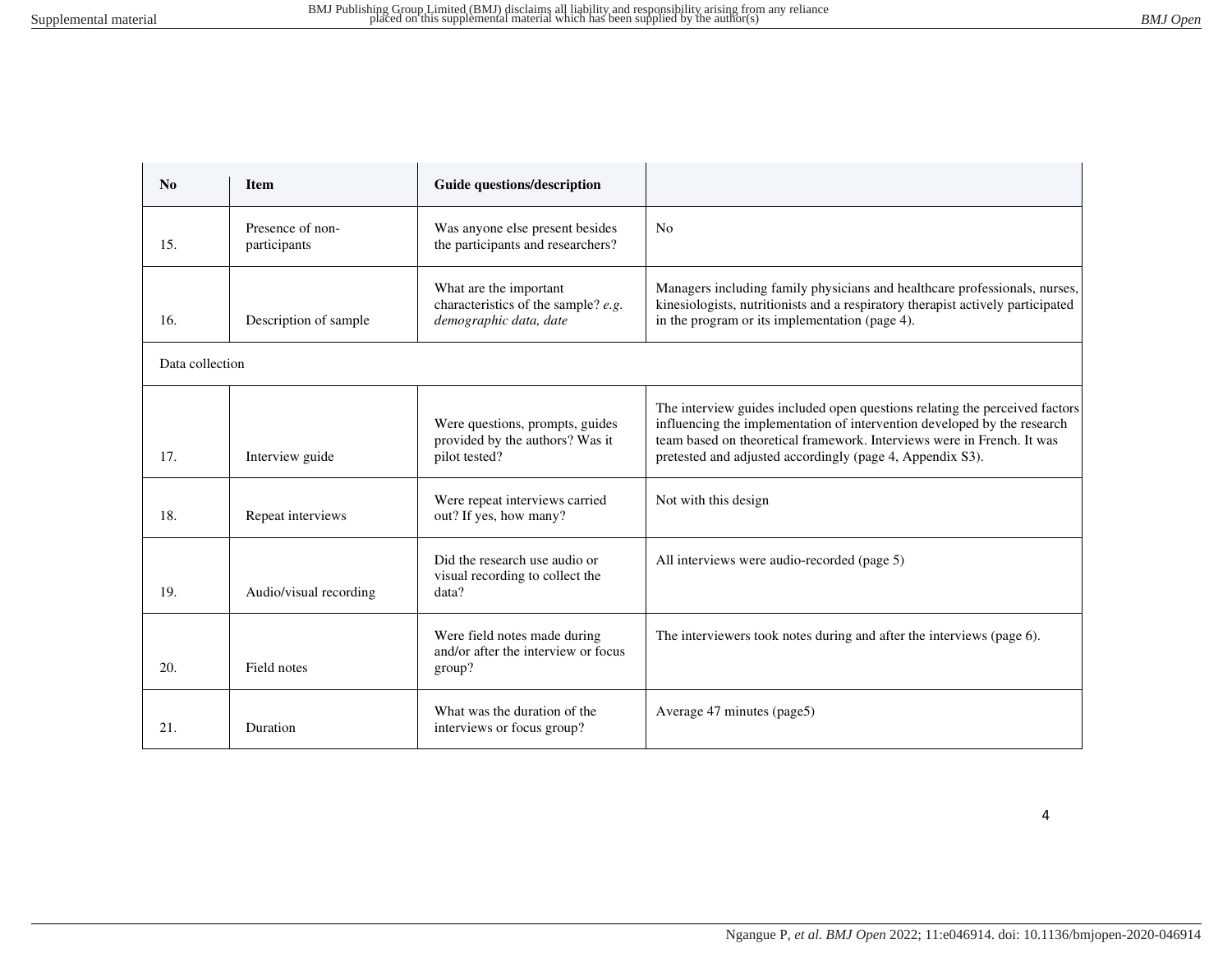| No                              | <b>Item</b>                       | Guide questions/description                                                    |                                                                                                                                                                                         |
|---------------------------------|-----------------------------------|--------------------------------------------------------------------------------|-----------------------------------------------------------------------------------------------------------------------------------------------------------------------------------------|
| 22.                             | Data saturation                   | Was data saturation discussed?                                                 | Yes                                                                                                                                                                                     |
| 23.                             | Transcripts returned              | Were transcripts returned to<br>participants for comment and/or<br>correction? | N <sub>0</sub>                                                                                                                                                                          |
| Domain 3: analysis and findings |                                   |                                                                                |                                                                                                                                                                                         |
| Data analysis                   |                                   |                                                                                |                                                                                                                                                                                         |
| 24.                             | Number of data coders             | How many data coders coded the<br>data?                                        | Two coders (PN and CF) with regular validation with one of the authors<br>(MF). The two coders are also co-author (page 5).                                                             |
| 25.                             | Description of the coding<br>tree | Did authors provide a description<br>of the coding tree?                       | No                                                                                                                                                                                      |
| 26.                             | Derivation of themes              | Were themes identified in advance<br>or derived from the data?                 | The first codes were based on interview guide. Many other codes derived<br>from the theoretical framework data following a mixed coding approach<br>(inductive and deductive). (Page 5) |
| 27.                             | Software                          | What software, if applicable, was<br>used to manage the data?                  | NVivo 11 (page 5)                                                                                                                                                                       |